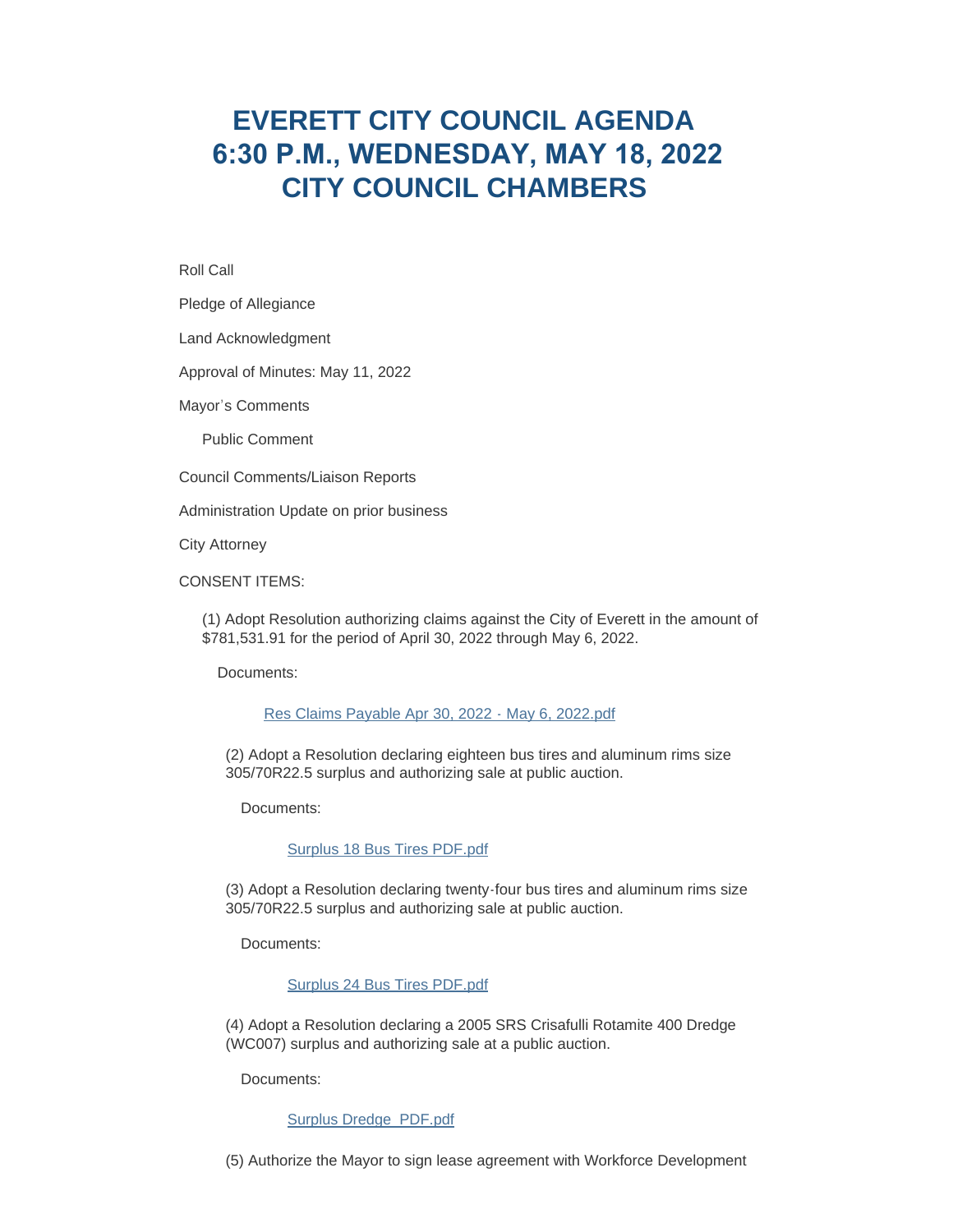Council Snohomish County at Everett Station for Youth Center (2nd Floor) and WorkSource Snohomish (3rd and 4th Floors).

Documents:

## [Workforce-1.pdf](https://www.everettwa.gov/AgendaCenter/ViewFile/Item/13754?fileID=80899)

(6) Authorize the Mayor to sign Addendum No. 1, Fire Department Services Agreement between the City of Everett and Global Spectrum, LP.

Documents:

#### [Global Spectrum Event Center Fire Staffing\\_PDF.pdf](https://www.everettwa.gov/AgendaCenter/ViewFile/Item/13755?fileID=80891)

(7) Authorize Request for Proposal #2022-006 Mid-Mount Heavy-Duty Aerial Platform to Hughes Fire Equipment in the amount of \$2,016,264.44, including Washington State sales tax.

Documents:

#### [Hughes Fire Equip.pdf](https://www.everettwa.gov/AgendaCenter/ViewFile/Item/13756?fileID=80892)

# PROPOSED ACTION ITEMS:

(8) CB 2205-15- 2nd Reading – Adopt an Ordinance creating a Special Improvement Project entitled "Everett Main Library HVAC Replacement Project", Fund 342, Program 034, to accumulate project costs in the amount of \$88,000. (3RD and final Reading 5- 25-22).

Documents:

# [CB2205-15.pdf](https://www.everettwa.gov/AgendaCenter/ViewFile/Item/13757?fileID=80893)

(9) CB 2205-16 – 2nd Reading - Adopt an Ordinance creating a Special Improvement Project entitled "3rd Avenue Water Quality Treatment" Fund 336, Program 029. (3RD and final Reading 5-25-22).

Documents:

#### [CB2205-16.pdf](https://www.everettwa.gov/AgendaCenter/ViewFile/Item/13758?fileID=80894)

(10) CB 2205-17 – 2nd Reading - Adopt an Ordinance amending Ordinance No. 3811-21 entitled "South Police Precinct Locker Room Renovation Project", Fund 342, Program 032, to accumulate the construction funds for the project in the amount of \$400,000. (3RD and final Reading 5-25-22).

Documents:

#### [CB2205-17.pdf](https://www.everettwa.gov/AgendaCenter/ViewFile/Item/13759?fileID=80895)

# ACTION ITEMS:

(11) CB 2204-14 – 3rd and final Reading – Adopt the Proposed Ordinance amending Ordinance No. 3136-09 and repealing Ordinance No. 2682-03.

Documents:

[CB2204-14.pdf](https://www.everettwa.gov/AgendaCenter/ViewFile/Item/13760?fileID=80896)